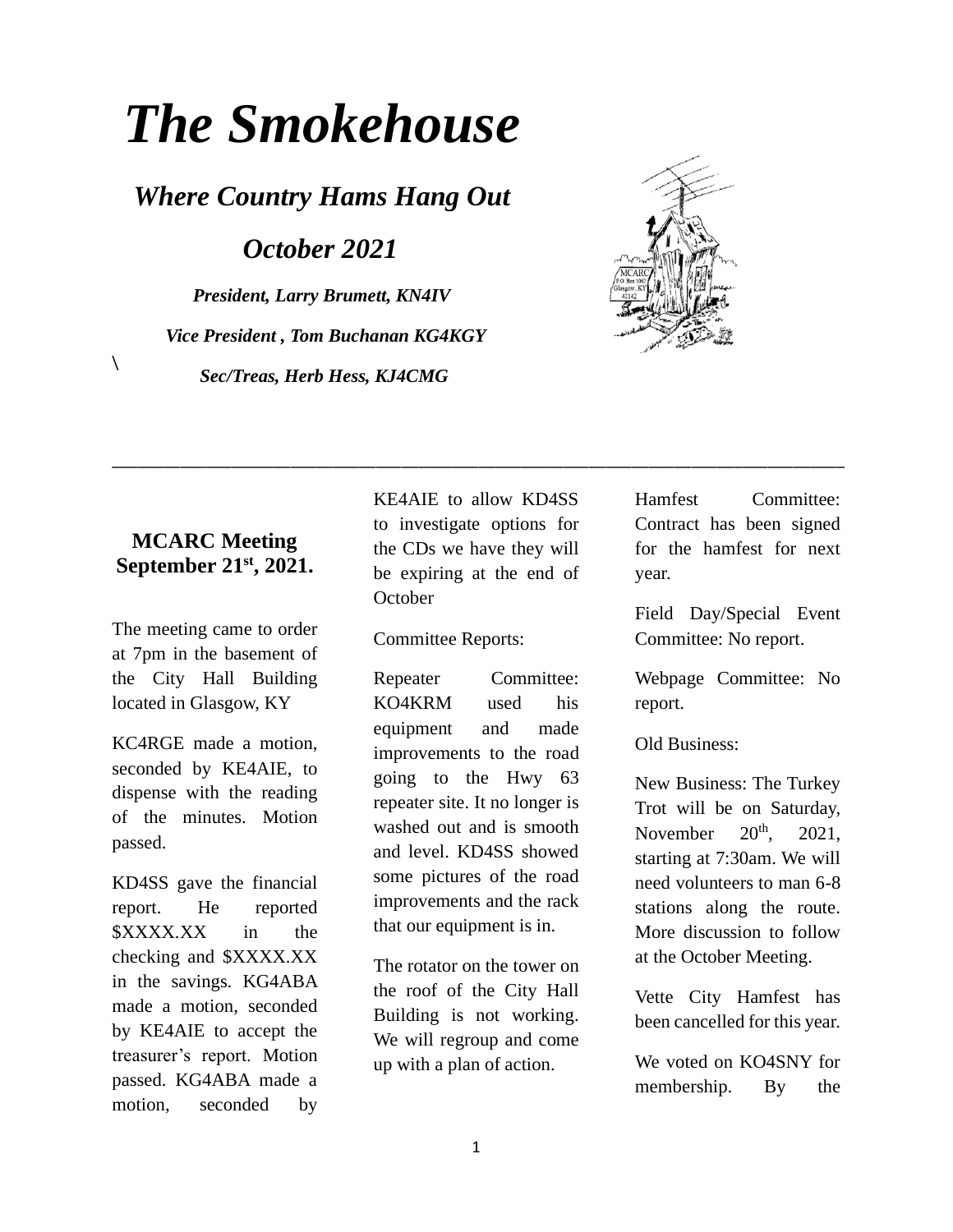slimmest of margins, he was voted in.

We did a roll call for the benefit of new members so they can put a name with a face.

No further business to come before the meeting, KC4RGE made a motion, seconded by N4VDJ to adjourn. Motion passed. There were 15 members present for the meeting. The meeting adjourned at 7:25pm.



## **Registrations Open for USA Amateur Radio Direction Finding Championships**

Registration is now open for the 2021 USA and IARU Region 2 Championships of Amateur Radio Direction Finding (ARDF), set for October 13 – 17. Competition venues will be near Asheboro, North Carolina. Postponed from 2020, these championships will be conducted in accordance with CDC COVID-19 guidelines.

"The USA ARDF Championships are an ideal opportunity to watch and learn from the best radioorienteers in the US," said ARRL ARDF Co-coordinator Charles Scharlau, NZ0I. "Winners who qualify by citizenship or residence may be selected for positions on ARDF Team USA, which will travel to Serbia for the 2022 ARDF World Championships."

Wednesday, October 13, will be a model event for equipment testing and a competitor briefing. Thursday, October 14, will be devoted to the **[Sprint](http://www.homingin.com/sprints.html)** championship, a short course with 12-second fox transmissions instead of the usual 60 seconds.

Classic 2-meter and 80-meter competitions will take place Friday and Sunday. Between the days of classic competitions will be **[Foxoring](http://www.homingin.com/sprints.html#foxoring)**, a combination of radio direction finding and classic orienteering, held on Saturday morning. An outdoor pizza picnic will be held Saturday evening. Presentation of medals for Foxoring, Sprint, and Friday's classic event take place at the picnic. Awards for Sunday's Classic competition will be

presented immediately after the competition.

Three optional practice days are planned for Sunday through Tuesday, October 10 – 12, just prior to the championships. A practice event on Sunday in Chapel Hill, North Carolina, will provide the experience of a full ARDF course in a friendly environment, with the clock as the only opponent. The practices on Monday and Tuesday will be held in Durham, North Carolina, and will offer informal sessions in which the participants help with setting the transmitters in the woods.

Experienced radio-orienteers and event organizers from the Backwoods Orienteering Klub (**[BOK](https://backwoodsok.org/)**) will organize the 2021 USA and IARU Region 2 Championships. The event director is Joseph Huberman, K5JGH, and the registrar is Ruth Bromer, WB4QZG.

The International Amateur Radio Union (**[IARU](http://www.iaru.org/)**) set[s ARDF](http://www.homingin.com/intlfox.html#rules)  [championship rules.](http://www.homingin.com/intlfox.html#rules) For scoring and awards, participants are divided into **[Registration](https://eventreg.orienteeringusa.org/eventregister/a40/register/start/ardf2021)**. In the classic ARDF events, competitors start in small groups made up of different categories. As they seek the "fox"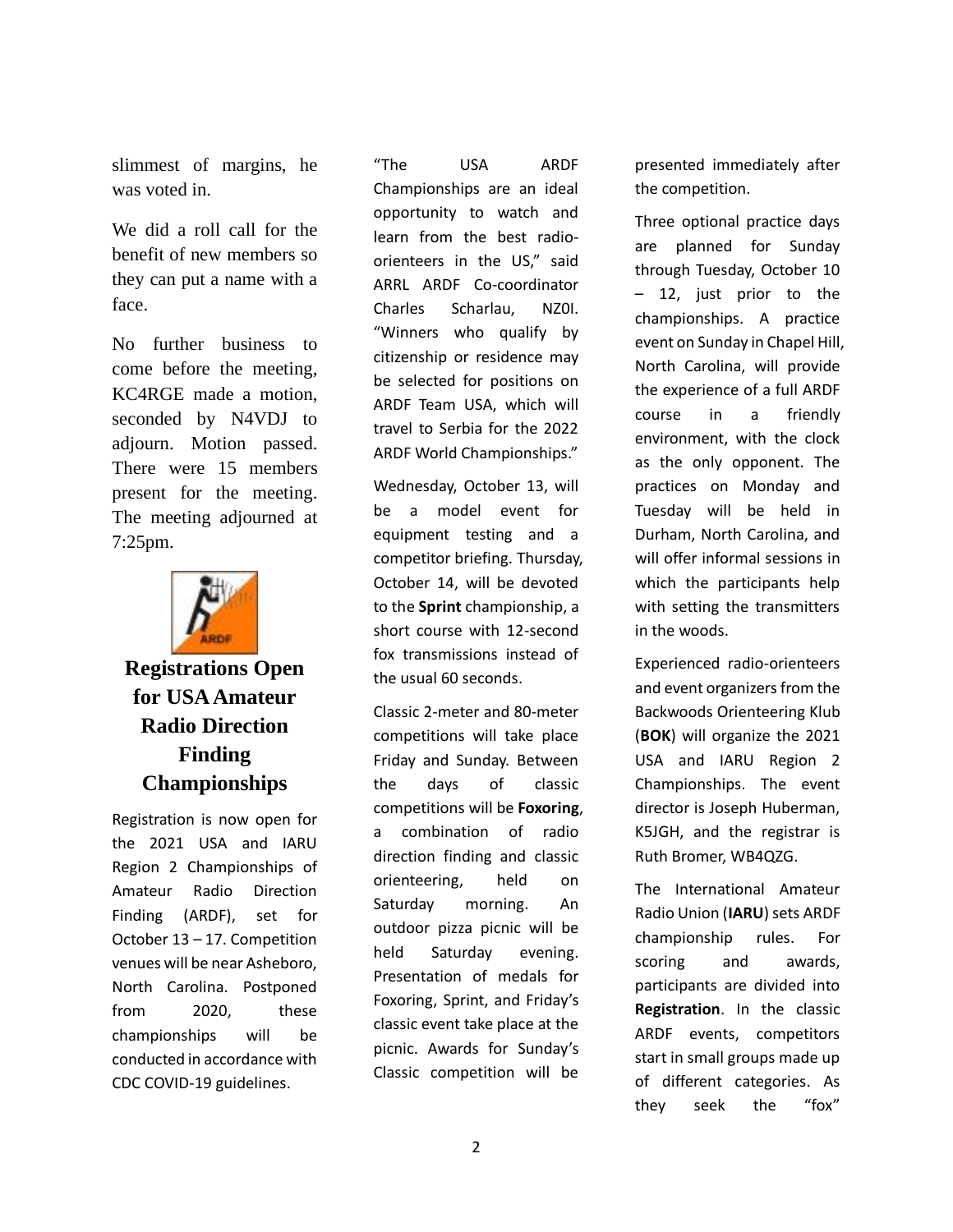transmitters, they navigate through the forest from the starting corridor to the finish line, a distance ranging from 4 to 12 kilometers. They plot their direction-finding bearings on orienteering maps that show terrain features, elevation contours, and vegetation type.

The USA ARDF Championships are open to anyone who can safely navigate the woods by themselves. A ham radio license is not required. Each participant competes as an individual; teamwork and GPS map use are forbidden. Competitors bring their own direction-finding gear to the events, although extra gear is sometimes available for loan from other attendees. Competitors may not transmit on the course, except in emergencies.

**Information bulletin #2** contains the complete schedule, technical details, fees, rule variations, and more. Bulletins and links for online registration are on the [event web page](https://backwoodsok.org/us-2021-ardf-champs-bulletin-one) on the BOK website. An **[email reflector](https://groups.google.com/g/ardf-usa)** is available for Q&A with the organizers as well as for coordinating transportation

and arranging equipment loans.

Announcements, rules, organizer instructions, and more are available at the **[ARRL ARDF website](http://www.arrl.org/amateur-radio-direction-finding)**. Basic information on internationalstyle transmitter hunting is on the [Homing In](http://www.homingin.com/) website, which covers equipment ideas for **[2](http://www.homingin.com/equipment.html)  [meters](http://www.homingin.com/equipment.html)** and **[80 meters](http://www.homingin.com/joemoell/80intro.html)**, plus photos and stories from previous championships. — *Thanks to Joe Moell, K0OV*



#### **Microsoft Releases Windows Version 11**

Today (October 5) is the official release date for the new **[Windows 11](https://www.microsoft.com/en-us/windows/windows-11)** operating system, Microsoft has announced, but it will be a slow reveal. Radio amateurs may be eager to learn if it will run the station software they're running under Windows 7 or Windows 10, and if they'll need new device drivers.

"We are not too concerned," said Tom Wagner, N1MM, of the widely popular, free logging software that bears his call sign — *N1MM* 

*Logger+*. "One member of the team and one end user has tested with Win 11 and not reported issues. We will fix them if they arise."

The WSJT-X Development Group is similarly unconcerned. "A few *WSJT*-X users have been running on the beta Windows 11 releases without any issues," said Bill Somerville, G4WJS. "This seems reasonable evidence that there should be no serious problems."

Microsoft said that the free upgrade to Windows 11 has begun rolling out to eligible Windows 10 PCs, and PCs that come pre-loaded with Windows 11 will start to become available for purchase on October 5. A prompt to upgrade to Windows 11 will come to newer devices first, with all *[eligible](https://www.microsoft.com/en-us/windows/windows-11-specifications)* devices to receive their updates by next summer, according to *[Gear Patrol](https://www.gearpatrol.com/tech/a36902344/windows-11-release-date-features/)*.

Windows 11 has higher technical requirements than Windows 10, which will be deprecated in 2025. Microsoft no longer supports Windows 7 or earlier iterations. Machines will need to have a 64-bit CPU, 4 GB of RAM, and 64 GB of storage, and have Trusted Platform Module (TPM) v 1.2 or later enabled.